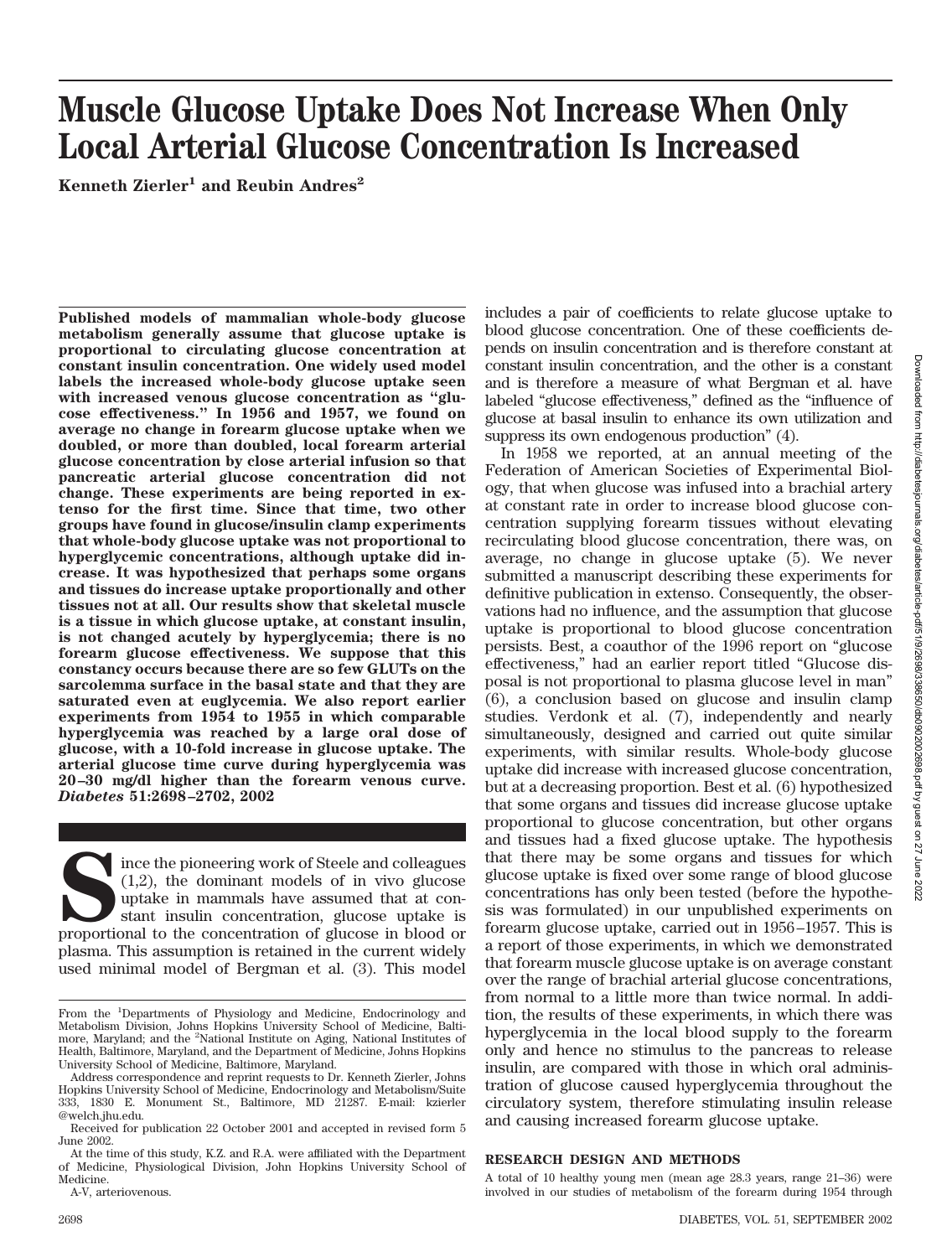1957. Nine were either medical students or young physicians (house officers or postdoctoral fellows). One was a hospitalized patient convalescing from lobar pneumonia. He had been admitted to the hospital 9 days before, and penicillin had been discontinued 48 h before the study. He was ambulatory and awaiting discharge. We obtained self-reported height and weight on only three subjects. Their BMIs were  $21.4$ ,  $21.9$ , and  $22.5 \text{ kg/m}^2$ . No one appeared obese or undernourished. The procedure was as previously described (8). Briefly, the subjects had nothing by mouth after the evening meal, presented themselves to the laboratory in the morning, and were prepared for the experiment. A double-lumen steel needle was inserted into a brachial artery. The downstream lumen was used for infusion at a constant rate of T1824 Evans' Blue Dye for measurement of forearm blood flow and for infusion of any other substance of interest; in this case, in some experiments, it was glucose. The upstream lumen was used for sampling arterial blood before it was enriched by the infusate. A catheter was threaded into an ipsilateral deep antecubital vein (the black vein of Holling), draining mostly muscle, and a catheter was threaded into an ipselateral superficial vein, draining skin and subcutaneous tissue. During infusion periods, a sphygmomanometer cuff was placed around the wrist and inflated above systolic pressure to occlude blood flow to the hand, so as to maximize arteriovenous (A-V) concentration differences across the forearm, which would otherwise have been diluted by the largely thermal blood flow to the hand. Wrist occlusion was never maintained for  $>40$  min. Occlusion was reapplied after sufficient time for reactive hyperemia to subside.

In six subjects, studied in 1956 and 1957, after a control period in which the infusate was only Blue Dye in normal saline, the infusate was switched to Blue Dye in normal saline plus glucose at a final concentration (always measured exactly) of  $~60$  mg/ml (333 mmols/l), delivered at a rate (measured exactly) of  $\sim$ 0.1 ml/min or  $\sim$ 30 µmol glucose/min. At a brachial arterial flow rate of  $\sim$ 5 ml/min (measured in each subject by dye dilution), the infusate added  ${\sim}6$ mmol/l to incoming brachial arterial glucose concentration in the steady state. Glucose infusion was maintained for 36 min.

Four subjects studied in 1954 and 1955, instead of receiving intra-arterial glucose infusion, drank a solution of glucose. In three of these subjects, the glucose dose was 100 g in 500 ml distilled water, and in the fourth it was 63 g (1 g/kg body wt). Forearm arterial and venous glucose concentrations were measured at intervals for at least 150 min after ingestion.

Forearm blood flow was measured by dye dilution (8,9). For the subjects who received glucose intra-arterially, glucose concentration was measured in whole blood by a modified anthrone method (10). For the subjects who received glucose by mouth in the earlier experiments, blood glucose was measured by Nelson's adaptation of the Somogyi method (11). It was not until a few months after the last of these experiments was completed that our laboratory switched to the glucose oxidase method, which was new at the time. We compared basal resting blood glucose concentrations of our 10 subjects with the values obtained in 23 subjects by the glucose oxidase method. In the 23 glucose oxidase determinations, the mean basal glucose in arterial blood was  $4.88 \pm 0.27$  mmol/l; in the four subjects for whom arterial blood glucose was determined by the Nelson-Somogyi method, the mean was  $4.70 \pm 0.08$  mmol/l; and in the six subjects in whom blood glucose was determined by the anthrone method, the mean was  $5.15 \pm 0.39$  mmol/l. The concentration of glucose in downstream arterial blood bathing forearm tissues during intra-arterial glucose infusion (local forearm arterial glucose concentration) was calculated as follows: brachial artery glucose concentration upstream from the site of infusion was measured by the anthrone method. The concentration of glucose provided by the infusate was added to this concentration, calculated as follows: the concentration of glucose in the aqueous solution of Evans' Blue Dye was measured as was the volume rate of injection, from which was determined the rate at which glucose was injected into the brachial artery. Blood flow was determined by the Blue Dye indicator-dilution method. The added glucose concentration in local forearm arterial blood was calculated from the rate of glucose injection (moles per minute) divided by forearm blood flow (milliliters per minute). This calculation is an accurate measure of glucose in an aqueous solution in which the only reactant is glucose. Blood glucose values calculated from the anthrone method were -5% higher than those from glucose oxidase, but the calculation of added local glucose is not. This means that the unadjusted calculation of local arterial glucose by the anthrone method is <5% higher than true glucose, but the calculation of glucose in forearm venous blood is 5% too high; thus, the calculated A-V difference would be falsely low. To adjust for this methodological error, we have corrected blood glucose estimations by the anthrone method by a factor of 1/1.05. This correction has no effect on any qualitative conclusion in this report.

Glucose uptake was calculated as the product of blood flow and A-V glucose concentration difference.



**FIG. 1. Forearm arterial and venous glucose difference in response to a large oral dose, illustrated by values for one of the subjects. Vertical dashed lines indicate onset and completion of drinking the glucose dose.**

## **RESULTS**

Figure 1 illustrates arterial and venous blood glucose concentrations over time in response to the oral glucose load. In every subject, A-V difference over the period of the test was substantially higher than before glucose loading. Local brachial arterial glucose concentration peaked at -60 min after the onset of the oral load. Simultaneous A-V concentration differences during rapidly changing arterial concentration are not accurate measures of cell uptake; they give falsely high results during rising arterial curves and falsely low results during falling, but, if the distribution of blood flow is stationary during the period between steady glucose concentrations, the integrated A-V difference during the interval between steady states, multiplied by blood flow, is a correct measure of total uptake during that period (12). Forearm blood flow during the period of the three highest blood glucose concentrations averaged  $\sim$ 90% of flow during the control period (73, 87, 96, and 100% in the four subjects). Therefore, the integrated A-V glucose concentration difference during transients from baseline to return to baseline multiplied by blood flow during that period could be a reasonably reliable measure of forearm glucose uptake over the duration of the transient. However, because we sampled blood glucose concentrations only at 15- or 30-min intervals, we did not have confidence in the accuracy of estimates of the integral, Therefore we restricted our calculations to three A-V differences at the peak and one on each side of the peak, where the absolute value of slopes of the glucose concentration time curve were minimum. Standard deviation for the four subjects was 1, 3, 13, and 15% of the mean of arterial glucose concentration measured at the three highest points, which we now designate relative plateaus.

During the period of hyperglycemia after the test dose of glucose, arterial concentration exceeded venous by a mean of 1.15 mmol/l  $(\sim 20 \text{ mg/dl}).$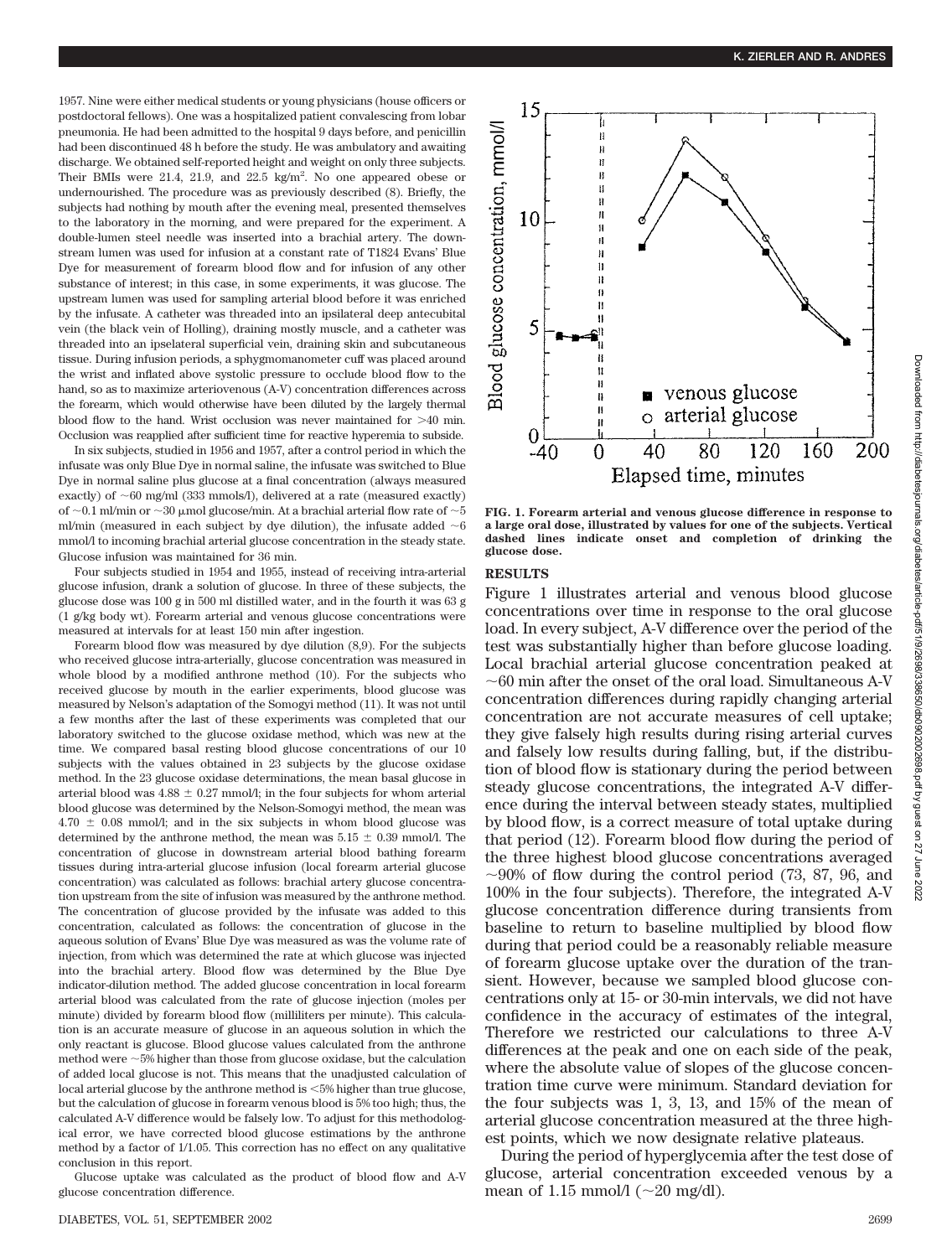TABLE 1 Effect of oral glucose load on arterial glucose concentrations and forearm glucose uptake

|                     | Arterial glucose<br>concentration<br>(mmol/l) |                              | Forearm glucose uptake<br>$(\mu \text{mol} \cdot \text{min}^{-1} \cdot [100 \text{ ml}]$<br>forearm volume $]^{-1}$ |                                                        |
|---------------------|-----------------------------------------------|------------------------------|---------------------------------------------------------------------------------------------------------------------|--------------------------------------------------------|
| Subject             | Basal                                         | $30 - 90$ min<br>postglucose | Basal                                                                                                               | $30 - 90$ min<br>postglucose                           |
| $\overline{2}$<br>3 | 4.60<br>4.72<br>4.80                          | 13.10<br>10.16<br>10.76      | $0.68 \pm 0.60$<br>$0.41 \pm 0.00$<br>$0.38 \pm 0.38$                                                               | $10.32 \pm 1.50$<br>$7.88 \pm 1.07$<br>$2.98 \pm 0.62$ |
|                     | 4.67                                          | 9.69                         | $1.41 \pm 0.65$                                                                                                     | $5.86 \pm 2.28$                                        |

Data are means  $\pm$  SD. Oral glucose dose was 100 g in water (three subjects) or 1 g/kg body wt. Glucose concentration after oral glucose load is the mean of the three highest arterial concentrations,  $\sim$  30, 60, and 90 min after the dose. Forearm glucose uptake was determined by the product of brachial arterial blood flow and A-V concentration differences on blood samples drawn simultaneously.

In all four subjects, the relative plateau arterial glucose concentrations were at least double those before the glucose load (Table 1). During that relative plateau period, glucose uptake increased by an average factor of 11.6 (range 4.2–19.2).

Figure 2 illustrates a response of arterial and venous glucose concentrations to intra-arterial glucose infusion. Venous concentrations do not reach the steady-state response to the new constant arterial concentration until a short time after the onset of the infusion; early A-V differences overestimate glucose uptake. Therefore, we used data only after the first 10 min of glucose infusion for calculation of effect, or lack thereof, of arterial glucose concentration on glucose uptake. Over that period, local forearm glucose A-V concentration difference was no greater than during the control period. Upstream brachial



**FIG. 2. Forearm upstream and downstream arterial glucose concentrations and forearm venous glucose concentrations, illustrated for one subject. Upstream and downstream arterial glucose concentrations are defined in Table 2 legend.**

#### TABLE 2

Effect of local intra-arterial glucose infusion on arterial glucose concentrations and forearm glucose uptake

|         |       | Arterial glucose<br>concentration<br>(mmol/l) | During infusion | Forearm glucose uptake<br>$(\mu$ mol·min <sup>-1</sup> ·[100 ml<br>forearm volume $^{-1}$ ) |                  |
|---------|-------|-----------------------------------------------|-----------------|---------------------------------------------------------------------------------------------|------------------|
|         |       | $(10-26 \text{ min})$                         |                 |                                                                                             |                  |
|         |       | $U_{D}$                                       | Down-           |                                                                                             |                  |
| Subject | Basal | stream                                        | stream          | Basal                                                                                       | During infusion  |
| 5       | 5.11  | 5.04                                          | 11.34           | $1.63 \pm 0.69$                                                                             | $-3.51 \pm 3.35$ |
| 6       | 5.36  | 5.21                                          | 12.49           | $-0.95 \pm 1.02$                                                                            | $0.03 \pm 2.90$  |
| 7       | 4.70  | 4.65                                          | 10.06           | $1.28 \pm 1.00$                                                                             | $4.91 \pm 3.00$  |
| 8       | 5.68  | 5.23                                          | 9.02            | $0.95 \pm 0.41$                                                                             | $1.45 \pm 3.45$  |
| 9       | 4.66  | 4.70                                          | 14.50           | $0.54 \pm 0.00$                                                                             | $2.11 \pm 1.12$  |
| 10      | 4.84  | 4.87                                          | 12.58           | $0.85 \pm 0.94$                                                                             | $-0.98 \pm 1.64$ |

Data are means  $\pm$  SD. Arterial glucose infusion was at a constant rate for 36 min. Because time is required for volume distribution of the added glucose to reach plateau concentrations downstream from site of injection, only data obtained during the last 26 min of infusion were used in computing glucose uptake during intra-arterial glucose infusion. Upstream glucose concentrations are those upstream from the glucose infusion site; they are glucose concentrations in the general systemic arterial circulation. Downstream concentrations during intra-arterial infusion are those distal to the infusion site, and each is the sum of an upstream concentration, with the glucose concentration added to brachial aterial blood by constant intraarterial infusion.

arterial glucose concentration was the same as during the control period; therefore, the  $\beta$ -cell was not bathed by hyperglycemic blood.

Table 2 gives data for the six subjects who received a constant infusion of glucose. Resting blood glucose concentrations were not significantly different from those of the group receiving oral glucose, and brachial arterial glucose concentrations upstream from the infusion site were the same as those during the control period. Arterial glucose concentration increased to a group mean of 11.6 mmol/l, about the same as the increase in the oral glucose group. Glucose uptake during the control period was similar to that during the control period of those who received glucose by mouth. Glucose uptake during the steady-state period of intra-arterial glucose infusion varied widely, although mean glucose uptake by the group did not differ from control before glucose was administered intra-arterially. For the intra-arterial group, there were a total of 15 measurements during the control period. In five of the subjects, all 12 control glucose uptakes were positive. In a sixth subject, all three control uptakes were negative. During the steady-state intra-arterial period, there were 37 measurements, 10 of which were negative. All negative values for glucose uptake occurred in three of the subjects. Mean glucose uptake by the six subjects was the same during the infusion period  $(0.66 \pm 1.7)$  $\mu$ mol·min<sup>-1</sup>·100 ml forearm volume<sup>-1</sup>) as it was during the control period  $(0.72 \pm 0.32)$ .

Figure 3 summarizes the data of Tables 1 and 2, displaying in the left frame the group mean  $(+SE)$  values of brachial arterial glucose concentration in the four subjects who had glucose by mouth and the six who received glucose via continuous infusion into the brachial artery. Control forearm arterial glucose concentration was not significantly different in the two groups. The increased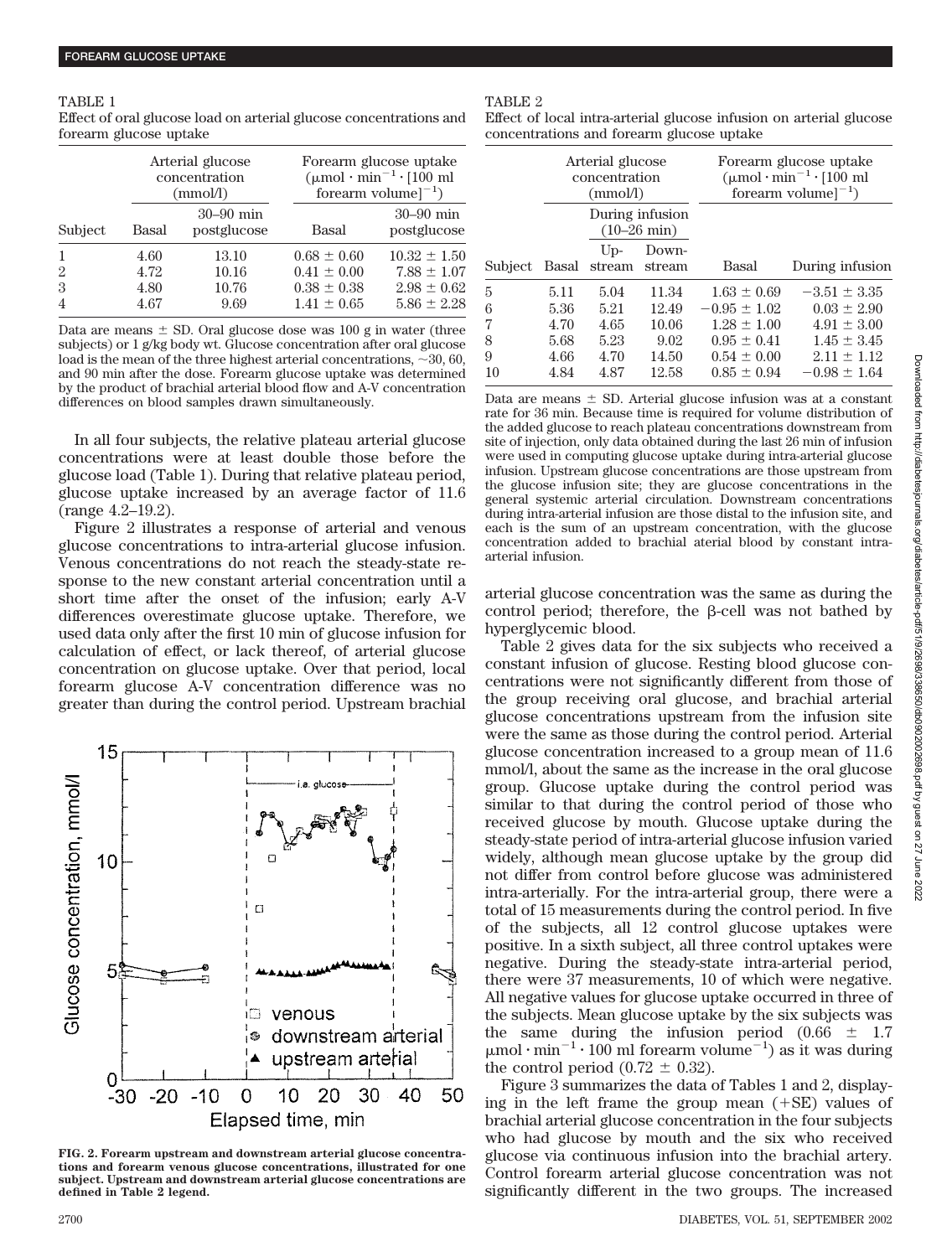

**FIG. 3. Comparison of brachial arterial glucose concentrations and forearm glucose uptake between those given an oral load of glucose and those who had brachial arterial glucose infusion. The two pairs of** bars in the left frame represent means  $\pm$  SE of glucose concentration (mmol/l). The two pairs in the right frame represent means  $\pm$  SE of  $\frac{1}{2}$  forearm glucose uptake  $(\text{mmol}\cdot\text{m})^{-1}\cdot[100 \text{ m}]$  forearm volume]<sup>-1</sup>). The **left bar of each pair gives the value during basal euglycemia, and the right bar gives the the value during brachial artery hyperglycemia. The white and hatched bars are mean values of those given the oral glucose lead, and the black and cross-hatched bars are mean values of those given arterial glucose infusion.**

local forearm arterial glucose concentraion produced by oral or by intra-arterial administration of glucose was also not significantly different in the two groups (both  $\sim 2.3$ times the resting concentration). The right frame of Fig. 3 is a bar graph of forearm glucose uptake, shown as means  $\pm$  SE. Mean control forearm glucose uptake was the same in the two groups. Mean forearm glucose uptake increased by a factor of nine in those who had glucose by mouth, but it did not change for those who were administered glucose intra-arterially. The difference between mean glucose uptake for those who drank the glucose solution  $(6.7 \mu mol \cdot min^{-1} \cdot 100 \text{ ml forearn volume}^{-1})$  and for those who were given glucose intra-arterially (0.66  $\mu$ mol·min<sup>-1</sup>·100 ml forearm volume<sup>-1</sup>) was 6.1<sup>+</sup> 1.94  $\mu$ mol  $\cdot$  min<sup>-1</sup>  $\cdot$  100 ml forearm volume<sup>-1</sup> ( $t = 3.13$  and  $P =$ 0.005, approximately).

#### **DISCUSSION**

The central question we addressed is: does an increase in arterial glucose concentration, accomplished without stimulating insulin release into the circulation, cause an increase in forearm tissue (mostly muscle) glucose uptake? Before we consider it, we have to investigate the reason for negative numerical values of forearm glucose uptake, which seemed to occur more frequently when there was local forearm hyperglycemia in the group receiving intra-arterial glucose. Glucose uptake is the product of A-V difference and blood flow. Because blood flow can not be negative, the calculated negative value of glucose uptake must be due to negative A-V difference. That skeletal muscle lacks glucose-6-phosphatase and cannot produce and release glucose into venous blood draining muscle is well established. In our first full publication of studies of forearm, metabolism in 4 of 14 normal subjects' forearm glucose A-V differences was negative (8). In the present study of effects of intra-arterial glucose, glucose A-V concentration difference was 0.24 mmol/l (range of means of the six subjects  $-0.17$  to 0.45) during the control period and  $0.14$  mmol/l ( $-1.3$  to 1.3) during the steady-state intra-arterial infusion. The A-V glucose concentration difference was  ${\sim}5\%$  of arterial glucose concentration during the control period and slightly  $>1\%$  during the steady-state intra-arterial infusion. We reported that standard deviation of triplicate blood glucose measurement by the anthrone method is 0.079 mmol/l, or  ${\sim}1.6\%$  of normal arterial glucose concentration (8). Given analytical error of reproducing replicate values for glucose concentration, cumulative analytical errors are adequate to produce occasional negative values for A-V glucose concentration difference. Note that in the mid-1960s, when our lab was using a specific glucose oxidase method, we found, in 23 normal healthy subjects, that brachial arterial glucose concentration was 4.90 mmol/l and forearm A-V glucose difference was 0.28 mmol/l (range 0.07–0.51); no negative A-V differences were found.

When we first made the observations reported here, GLUTs had not been identified; the story of recruitment of GLUTs from the cell interior to the plasma membrane had not been proposed, let alone elucidated, and it was not known that the predominant GLUT in sarcolemma of resting muscle in the basal state is GLUT1, that there is relatively little of it in the basal state, and that, in skeletal muscle, insulin recruits predominantly or only GLUT4 (see 13 for review and references). Ingesting 100 g (or even 63 g) of glucose raises the systemic arterial glucose concentration, stimulates release of insulin, increases the amount of GLUT4 in muscle sarcolemma, and may also increase the efficiency with which GLUT4 and perhaps also GLUT1 transport glucose (14), therefore accounting for the 10-fold increase in forearm muscle glucose uptake under these conditions. On the other hand, because we did not permit pancreatic arterial glucose concentration to rise when we increased local brachial arterial glucose concentration to the same degree of increase with an oral glucose load, the local brachial arterial glucose during intra-arterial glucose infusion supplied muscles in which the small number of sarcolemma surface GLUTs were operating under saturation conditions. In the absence of insulin or some other stimulus known to recruit GLUT4 to sarcolemma surface (e.g., hypoxia or exercise), there was, on average, no increase in forearm glucose uptake during doubling of local arterial glucose concentration. For resting skeletal muscle with the subject in a basal state, there was no evidence, under the conditions of these experiments, that increasing the local glucose concentration is by itself acutely able to cause increased glucose uptake, and there is no evidence in forearm skeletal muscle for the phenomenon that has been called "glucose-dependent glucose uptake." In the basal state, muscle glucose uptake, within the limited range of observation of the experiments reported here, is zero order, not first order. Skeletal muscle, under the conditions of our experiments, is at least one of the tissues whose existence was hypothesized by Best et al. (6) that, at constant insulin concentration, do not increase glucose uptake as glucose load increases. Our observations on constancy of forearm glucose uptake